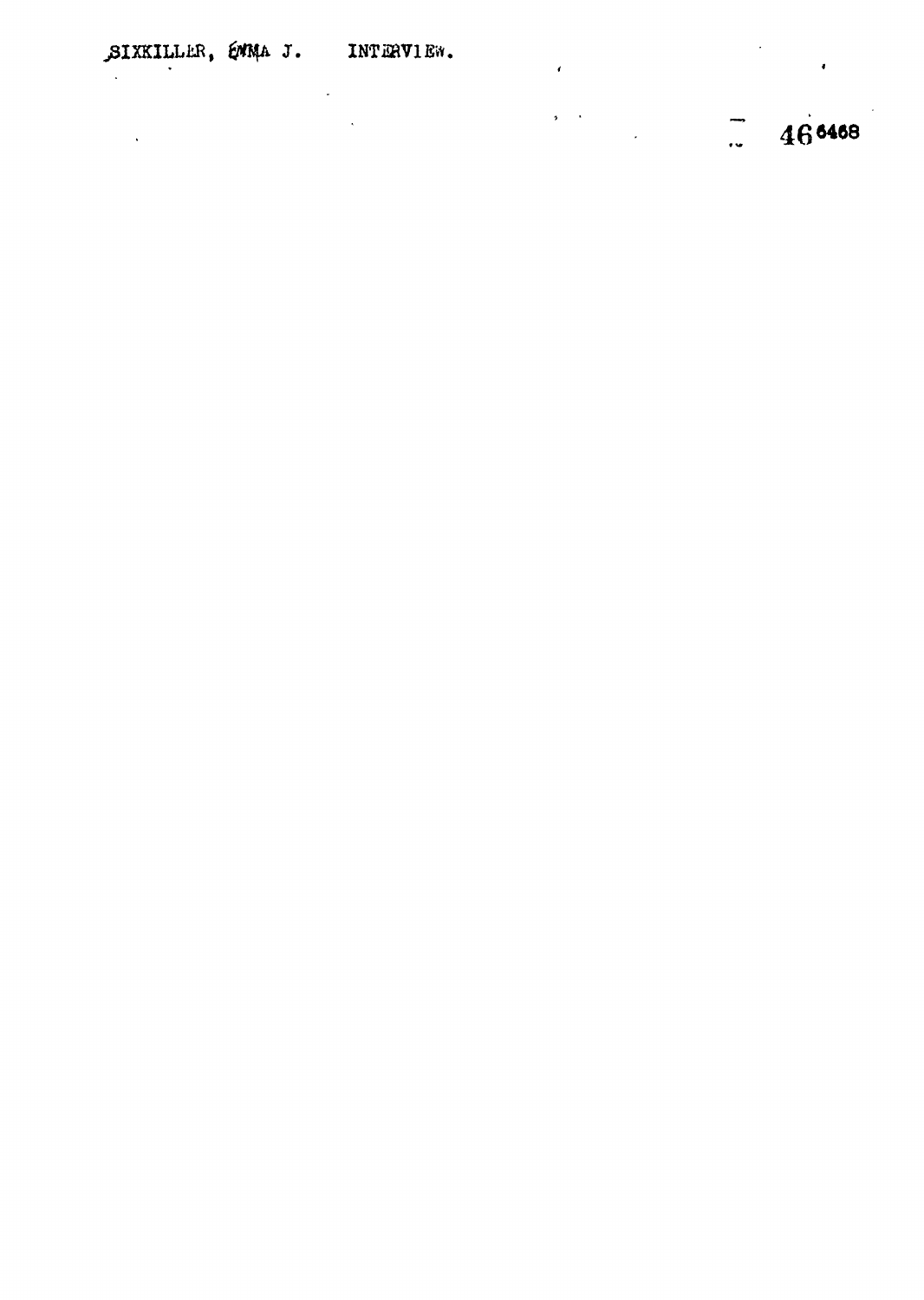$6468$ 

**Nannie Lee Burns, Field Woiker Indian-Pioneer History** June 29, 1937

> **An interview with Mrs. Emma J. Sixkiller** nee Blythe, a Cherokee Indian.

I, **Emma J. Sixkiller, nee Blythe, was born inthe Kansas Strip near the small town of Enterprise, October IS, 1855. My mother was Mary Jane Blythe nee Mi11sap. My father was Abgolom Ellis Blithe.**

**My father's parents were William (B^lie ) Blythe and Nancy Blythe, nee Fields, and her father was Dick Fields, who was one of the principals** *in* **the Texas Land Grant made to the Chefokees by the Governor of Texas.** 

**My mother\*s parents were Zubia Meen, a white iso man, who first married William Mill sap and after** his death married McCoy. Grandfather came as an **immigrant.** 

-**-CHILDHOOD** 

I had two brothers, Willie and Napoleon. I do not remember my father as he died when I was very small and when I was three years old, my **mother moved to Tahlequah where she 'supported us** children by sewing. She was a seamstress and made men's coats, in addition to fancy dresses for women. **v I only have one,memory of my very young child-**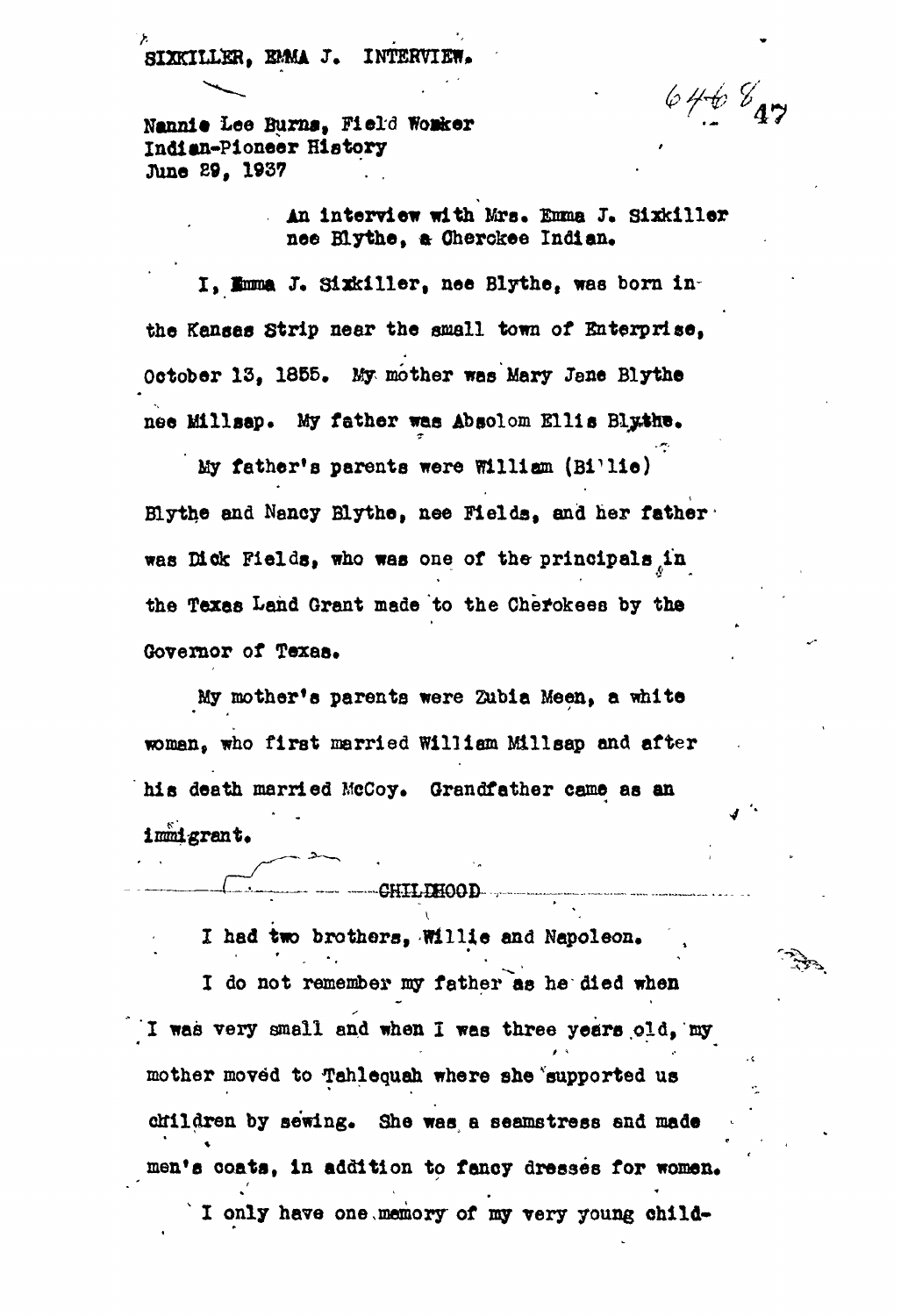$\ddot{\phantom{1}}$ 

 $.48$ 

4/

hood days. I was playing in the spring branch near home and had a string tied to a salmon can for a wagon and was pulling it through the water when I decided that my wagon needed wheels so I took it to the blacksmith and asked him to put wheels on my wegon and he esfcefl me to see the wagon and *xtoon.* I showed it to him he told me that he was busy and to run home that **whan** he got through he would fix my wagon; but on my road home I fell down, Here Mrs. Sixkiller pointed to a ddep soar under her chin and said, "You see that, Well it was sometime before I was able to go back, and, when I was able, I never thought of the wagon again."

As neer as I can te'l yeu the first home I remember was In the northeast part, of Tahlequah near the Hendrlx Springs and I have heard mother say that it was a Mission home before we lived there. It was a double log house with an entry between and an ell back from the entry and had a stack chimney. It had a long front porch and three stone steps. I have heard Aunt Martha Vann say that when we were immigrants, my grandfather was the first to put a beat across the Mississippi and that she crossed In **his**

JBat.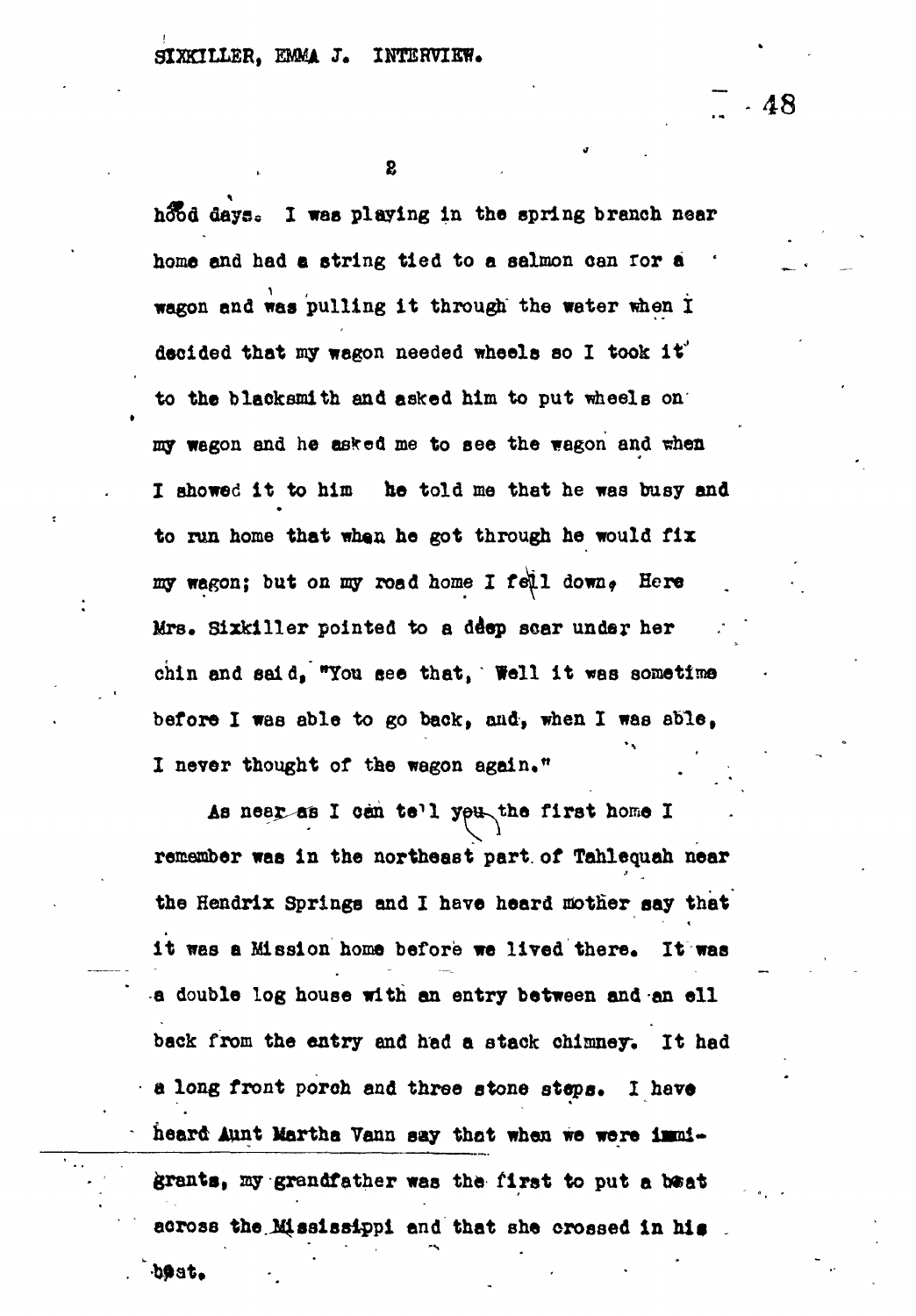#### **SHRILLER,** *mm* **J. INTERVIEW.**

**• • • s**

# CIVIL WAR PERIOD

The first time that our home was robbed, we **The first time that our home was robbed, ire** had been told that the bushwhackers were coming **had been told that the bushwhackers were coming** and some of the neighbors, thinking that, as there **was no man at our home, they would not molest us,** had packed and boxed much of their goods and had **had packed and boxed much of .their goods and had** brought the boxes to our home. My brother, Willie. **brought the boxes to our home, My brother, Willie,** and Tom Reese were in the timber near, trying to get **and Tom\* Reese were in -the timber near, trying to get** some wood for the home when we heard a shot and **some wood for the home when we heard a shot and** mother said that is the bushwhackers now; so she put a new shawl over her head and started to the timber to warn the boys and had reached the door when the saw the men coming, so was afraid to go on and stopped at the door and was standing there when they rode up. They asked her if there were any menfolks there and she said, "No, I am a widow<sub>e</sub>". They started in the house and when they began to pile things up ine tried to persuade them not to take the things from her children but they told her that they needed them, too; and gathered up the quilts and blankets and were preparing to rip open the feather beda when one of the men opened the door where the boxes were atored and when he saw them he told the others, "Here is all we can take already packed so we will leave the

49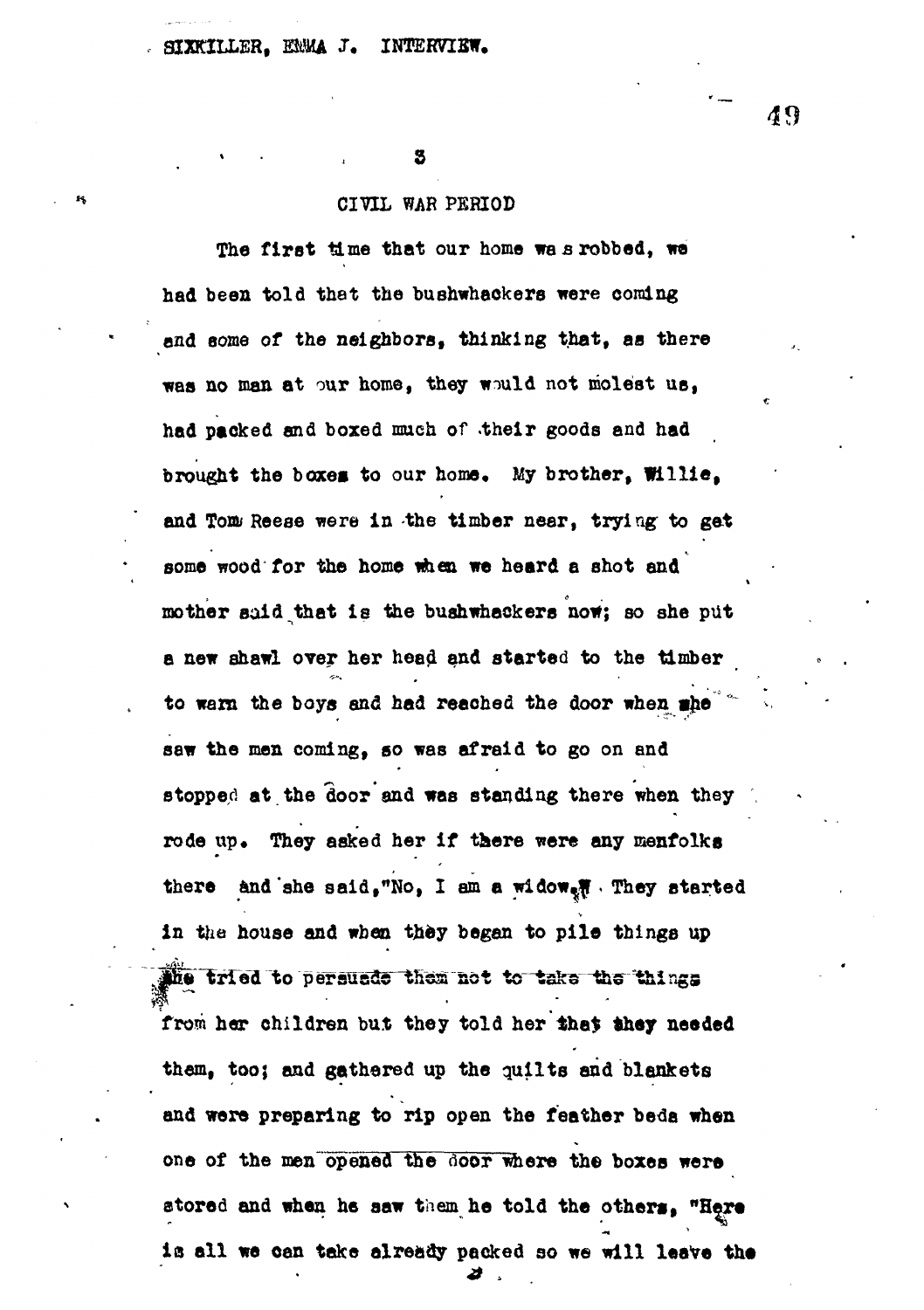**. • - 4**

**beds til l next time." I happened to put on a new pair of shoes that morning so I did have good shoes that winter. It was cold weather and there was a light snow on the ground at this time. One of the men jerked the shawl from mother's head and they took i t with them. Not being able- to" take as much as they found, they poured our sugar in the snow and with their feet ,** rubbed it into the snow and dirt to keep it from being **used and all the covera we had left were sor e of the. quilts that they dropped end which we gathered up after they left. I remember watching them load up the things, as I stood on the porch and looked over the** banisters at them while they were leading up our things.

**We were robbed three times, once they took our horse from tjhe plough. This made mother sick for i t meant so much to us. O&eSnS trip they killed four men in Tahlequah—Nick Hair, Waitie RobiBSBSf (here she paused and studied and finally said, "I can't remember the names of the others now.") The daughter of Robinson came' and lived with us and she felt so** badly over it and would ory when they talked of it. **The third time that they came there were several women in the gang and mother, said to them,"I know**

*7* **50**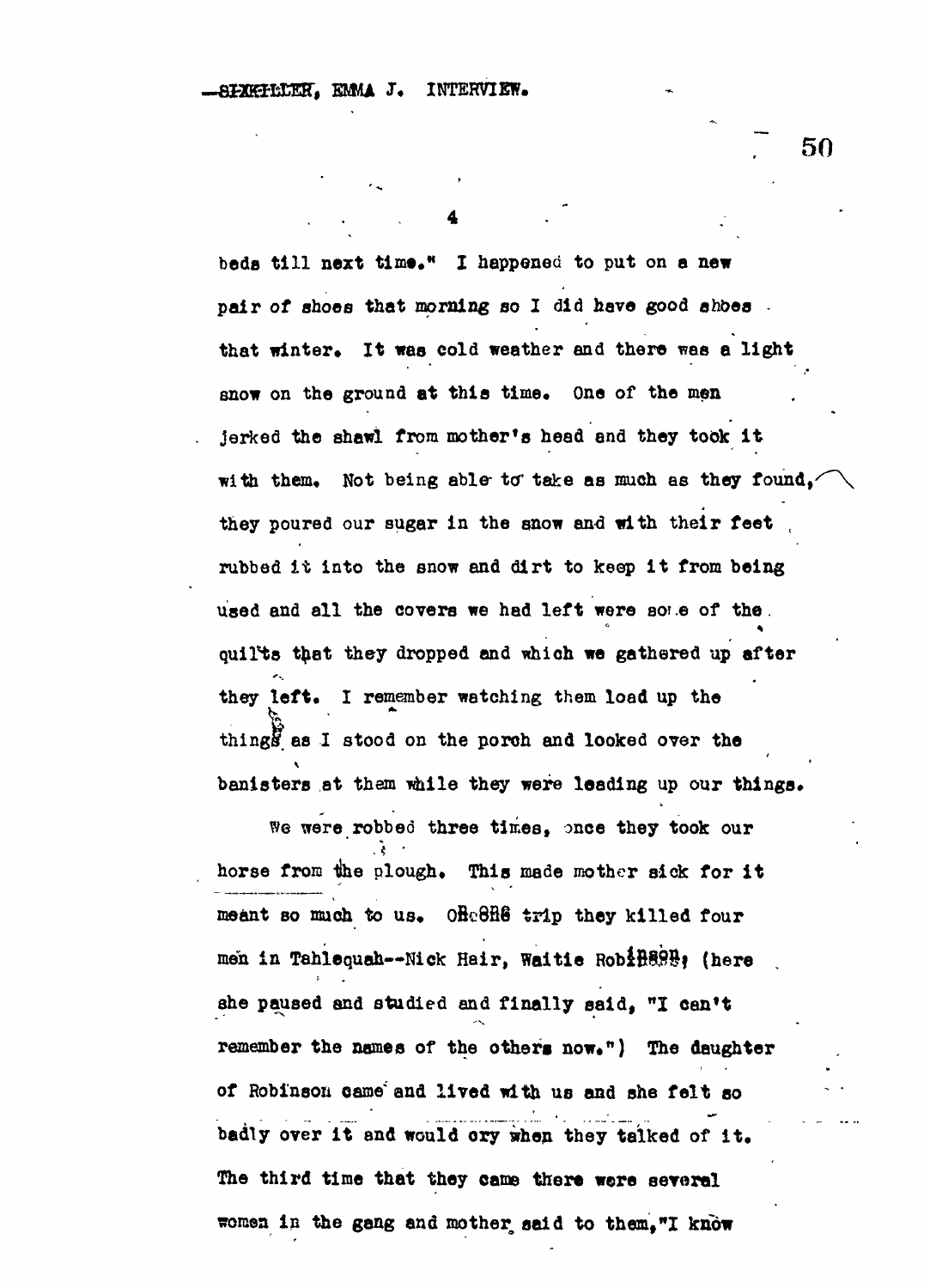. EL'A

who you are. (They were painted and dressed so as **to try to disguise themselves) I have never done you any harm and I have these children here to feed," etc. But they, tdld her that they needed the thinga too so Just went about helping themselves to anything that they found that they wanted and destroying what they** thought we could use that they edid not want.

#### **GIRLHOOD**

**Our home was much the same as those of these > c** days. At first we cooked on the fire in the fireplace and I was quite a good sized girl when we had our first stove.

-. Mother and Grandmother McCoy both spun end wove. I have seen my mother weave pretty counterpanes. She would take a pencil and paper and draw her own patterns. I could spin and grandmother taught me to make sewing thread and the cotton bats. One day when we had company and they were not noticing me I went into the room where the loom was and where there wes a counterpane started, and decided I would weave some and of c urse I didn't know how to make my colors hit so they had to take out all I had done. Mother used to weave our riding skirts. The tops were of dark blue and the bottoms were stripped

**51**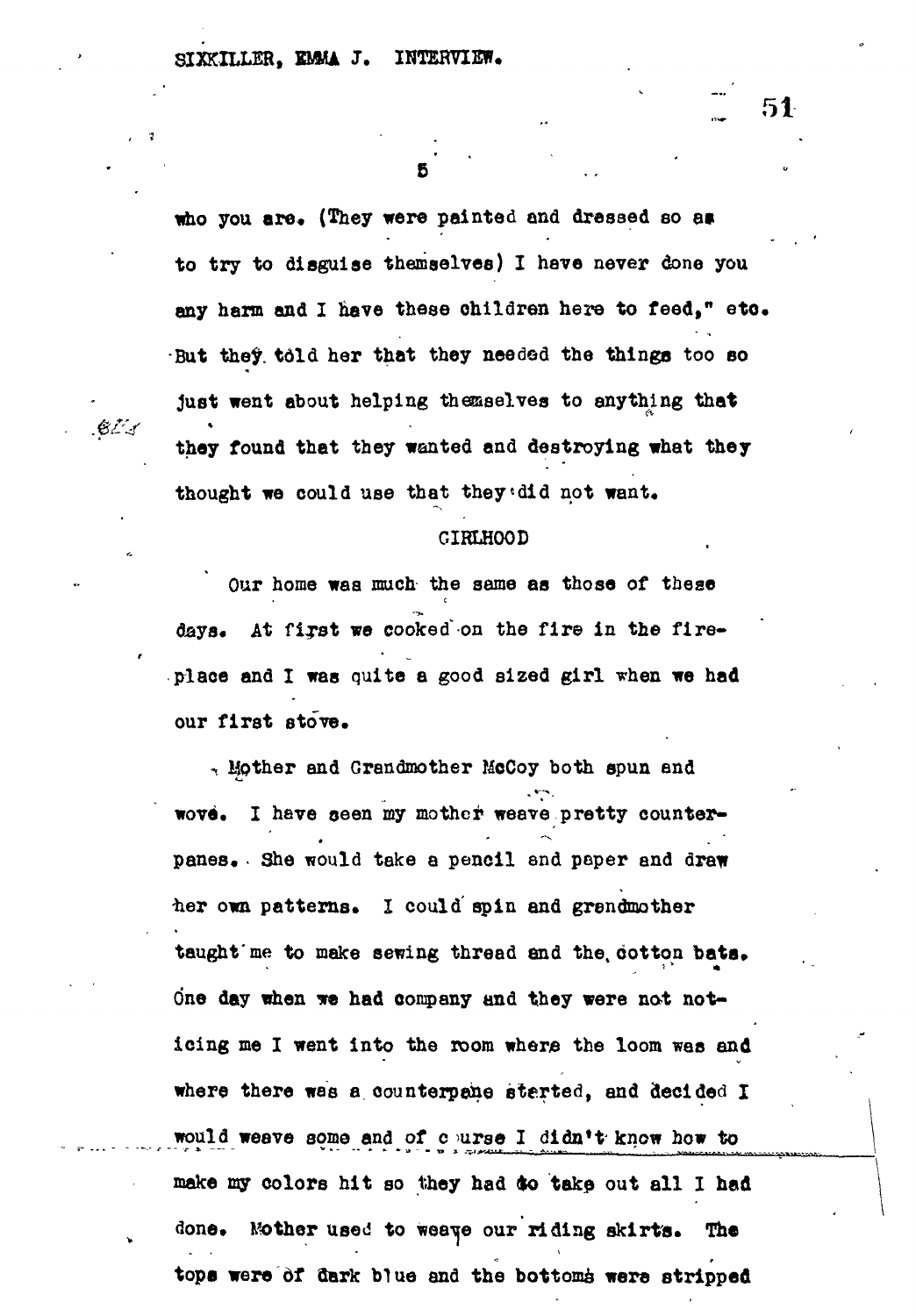and checked with different bright colors. We had **good horses and grandmother, mother and I all had** our.saddles. They were good ones and cost quite **a lot. t' '**

**Two things were impressed on me by mother**  $-4\pi$ **" '•-<sup>v</sup> " "** *I'* when I was growing. They ware never to take anything and always to make my word  $\cos \theta_i$ , and I still do' $\psi$ **that. . -** *• , ' \ ^ V*

**Mother died when I was thirteen so I made**  *y* **my home with grandmother after that, but i t waa** mother's request that I be sent to the Moravian **Mission near Mayesville and here I remained two** years. H. ". Reese was the administrator for us.

# **MARRIAGE**

**Grandmother was thrown .from a horse and they did not think that she could get. well, so I waa** sent for and went home and, still thinking that she **would not recover, It was decided beat that I get married. I really did not want to marry, I was young and stil l liked my dolls but anyway I married Iucas Sixkiller March 18, 1871. We were married at Grandmother's bedside on Pecan Creek by Judgo Venn.**

**However, shojdld not die but later became; blind and**

,->"...J.,». \* .. ,..

*.* **\*"",". . .**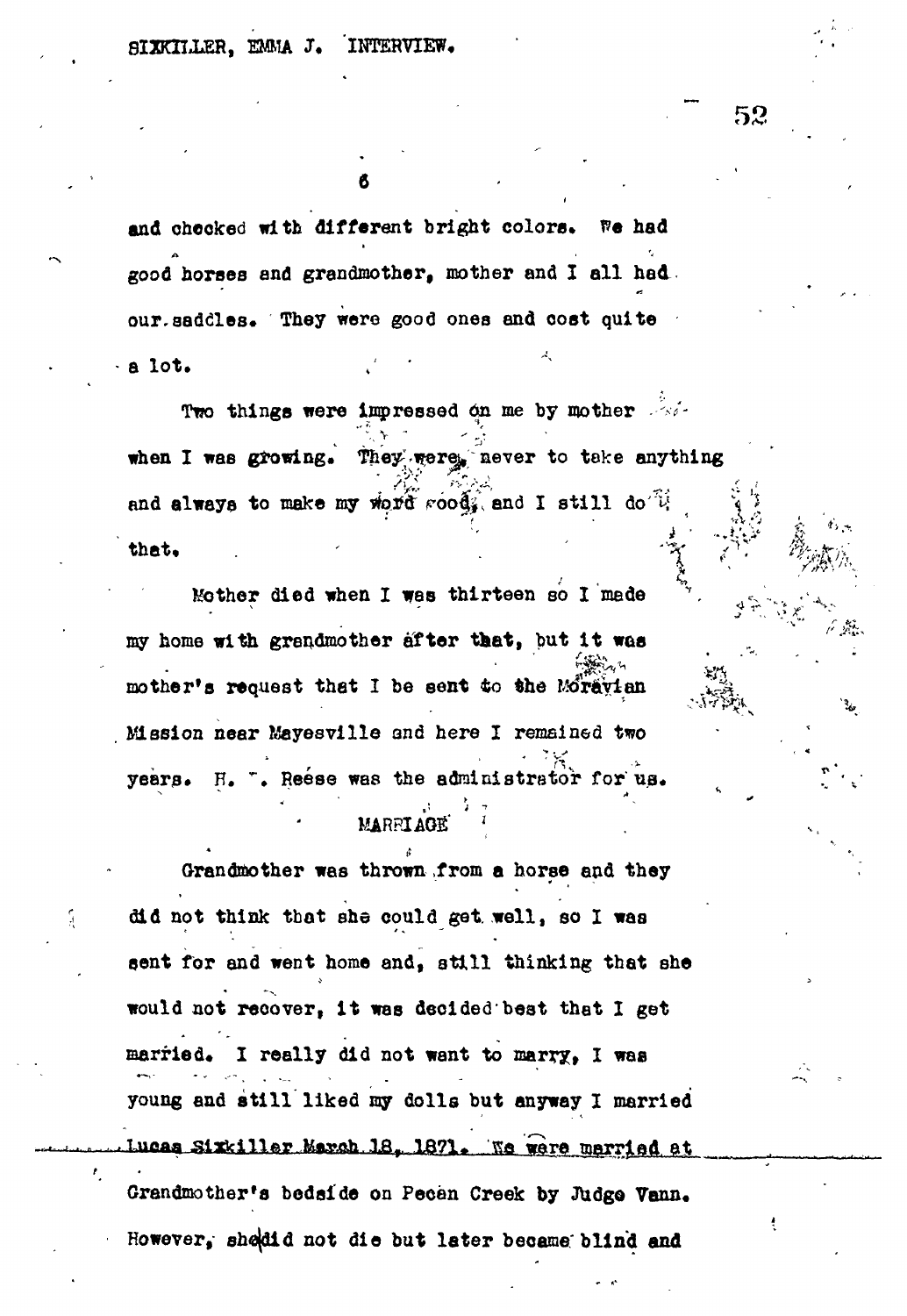$\frac{1}{2}$ 

y.

deaf and lived with us for seven years before her death. The children and I used to have to lead her around.

## The New Home

We came to hocust Grove and lived for a year on his father's (Redbird Sixkiller) place. Here we . had a small log house. From there we purchased the Bob 'night place of about sixty acres and later, purchased the Tom Knight place, but not until after we had lived three years in Vinita to send the children to school and had returned to our farm. This was the location on Horse Creek of the old Military Stand, known as the Trott place that had been kept by Bill and Hardin Trott. Nan Whight, the wife of Tom Whight, was a sister of Bill Trott, I am told that the old buildings are still standing. The old Trott stand was a double log house with an ell between and back of the entry and a long shed for the horses. The Trott Spring was about 300 yards south and Lewis Moore lived there,

> $%$  we started the Sixkiller Cemetery on this place when our son Louis died. The river was up and we

could not get to where two of our other children were buried and I suggested to my husband that we bury him *•* **.V** 53

 $-2\lambda$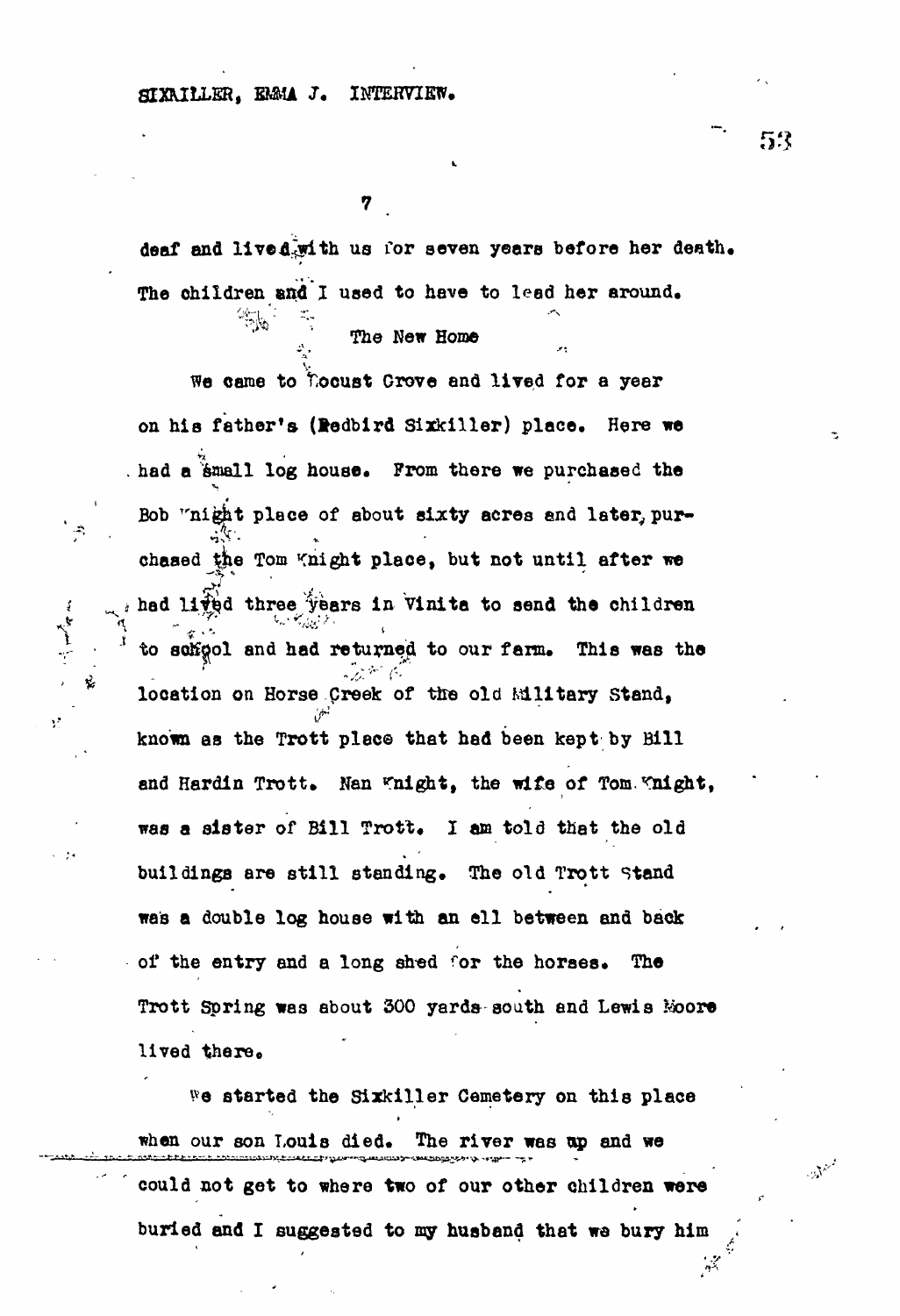**8**

**beside two email trees on c knoll on the place. Afterwards several more from & e neighborhood were burled there and this was the beginning of the cemetery, though It did not get its name until the allotment** took place.

**When we were allotted, Neal England hurried to get there first as he wanted to file on part of the land we were holding and in the allotment he did get** that part of our place that had the old frott buildings and I think still owns the place. We were in the allotment room when the cemetery question came **up and we gave an acre and they said that that was not enough so, they compelled Neal England to give an acre and this made two acres and when they wanted a name one of the men said,"Why not call it the Six\* Killer Cemstery."**

**Before I leave the old days, there is one memory** I might mention. My grandparents were slave holders **and when the slaves were taken from them and run off,** an old colored woman who had been given to Aung Nancy **Blythe by her father and who wo all called "Aunt Kervle" was taken with another man named Louis to Texas,<sup>1</sup> she came back when the Wer was over and tried to find some of us, and located grandmother and was**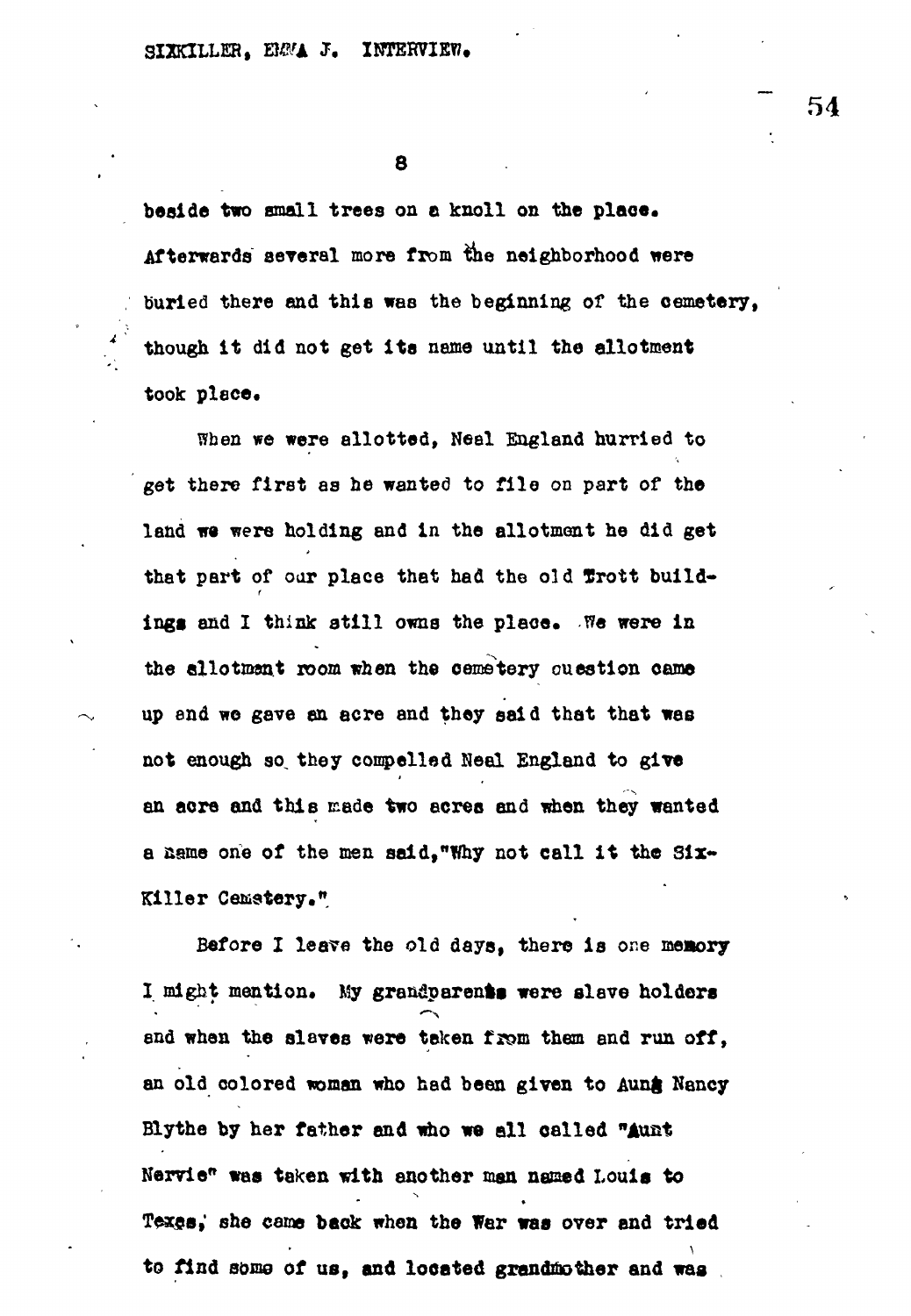-9-

so glad to find some of us that she lived many years **with ua end was a great help In oaring for grandmother,** and I think I loved her.

# **Later Life**

**We had six children; Mary Mamie, Wattle Belli** Allie, Louie B., Henry and Myrtle, of whom only **Mamie and Mattie are now living.** 

**To Mrs. Sixkiller la due the credit of 'establishing and maintaining the flret Sunday School** at the Beck schoolhouse. A missionary came to that **neighborhood to establish a Sunday school ond called on her and aoked for her help and she told him that** ahe would be glad to help but felt that it was the place of one of the men of the neighborhood to take **place of one of the** *mm* **of the neighborhood to take** the lead. He made the rounds of the neighborhood and **the lead\*. He made the rounds of the neighborhood and came back to her and told her that he felt that ahe** was the one to take charge of it so she consented and **we8 the one to take charge of it BO ahe consented end** he ordered the Bibles, and the necessary literature to **he ordered the Bibles, end the necessary literature to** start it.

In those days we got our meil at Vinita so after **I received the Bibles, charts and other supplies, Mary** England, who had married Ben Helms, came by one day, and **Sngland, who had married Ben Heists, case by one day, and** I showed her the supplies and told her to tell all that **X showed her the supplies end told her to tell all that** she saw that we were going to have Sunday School at the

**start it .**

**: 55**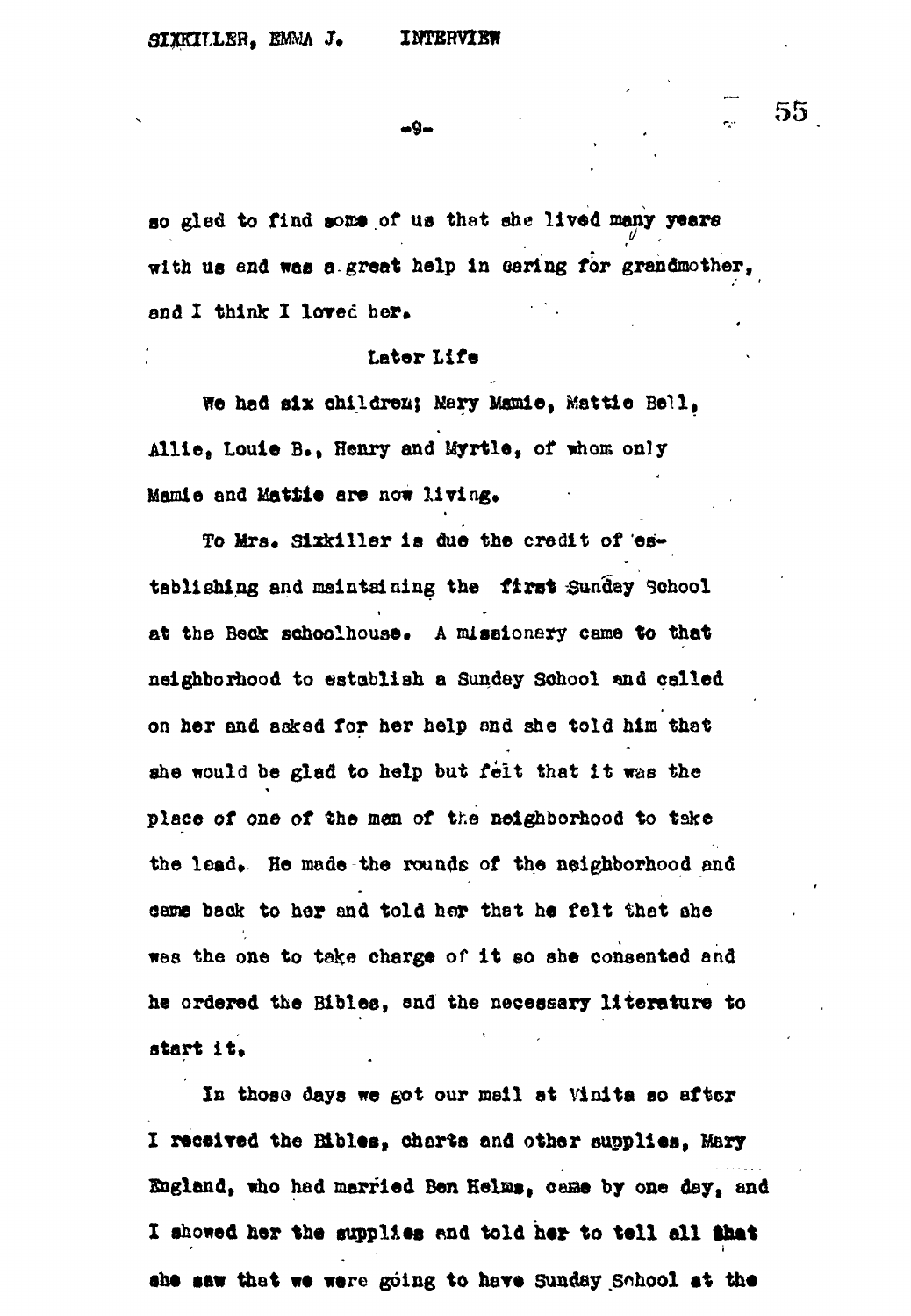**10**

schoolhouse the next Sunday. I got Mr. Noah Funts to make the announcements for me and during the twentyfive years that I had charge, his wife and Mr. Jim **Wymer and wife stood by me.**

**After the announcements were made, Ben Helms** arose and said "We don't take<sup>®</sup> part in anything like this. Our children should be taught what is in the Blue Back Spelling book. This is the Devil's work." **I replied,<sup>n</sup> If you can find anything in these tracts and literature that is not in the Bible, etc." Then I raised my hand and said, "By the Help\* of God, we are going to have a Sunday School here."' We had many obstacles placed in our way but we were able to keep** the Sunday School going. Those were happy days and **often yet I meet some one whom I do not even remember** who will recall our Sunday School. Only about three months ago here at a funeral, an old grayhaired  $\widehat{\llbracket \gamma \rrbracket}_{\mathbf{x},k}$ . **woman who was setting beside me, told me that she still remembered the Sunday School and l|do not yet** know who she is.

**We sold the farm and lived In Vinite where I ran** the Sixkiller Hotel till we sold and came to Fairland **56**

ð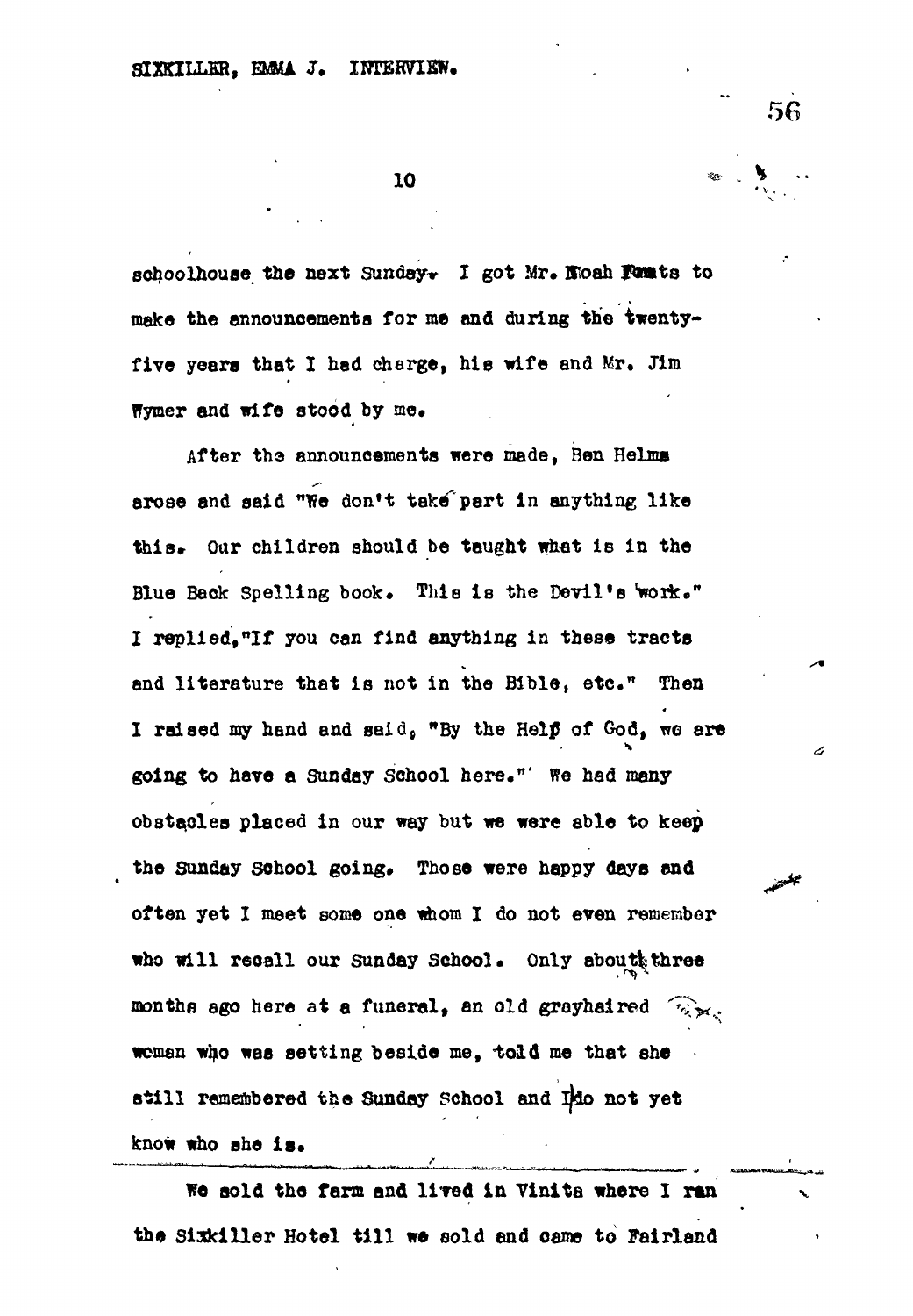# SIXKILLER, EMMA J. INTERVIEW.

# 11

57

about 1915.

In 1912, when her husband was failing in health Mrs. Sixkiller decided that she would go to California and look around as she had been told that woman made good money there. Not knowing anyone in that state, she decided it would be well to take along some recommendations. First, she called on Charles Livingston at his store in Afton, and when she told him what she wanted, he wrote the following and handed it to her; "Thave known Mrs, Sixkiller since I was seven years old and her word is as good aa her bond." She received on request similar recommendations from both the banks in that city. She said ahe mortgaged some cows to have some extra money in case she needed it and had her daughter Mattie fasten it on her body together with other information concerning herself. She went first to Los Angeles then to San Francisco and farther north and obtained work in a doctor's home. They wrote from home that her husband was not well and would like  $\mathcal{B} \times \mathcal{B}$  her to come home so ahe replied if he wanted her bad enough to send her a ticket she •would come. By return mail the ticket oerae and she returned home with the money she had berrowed un